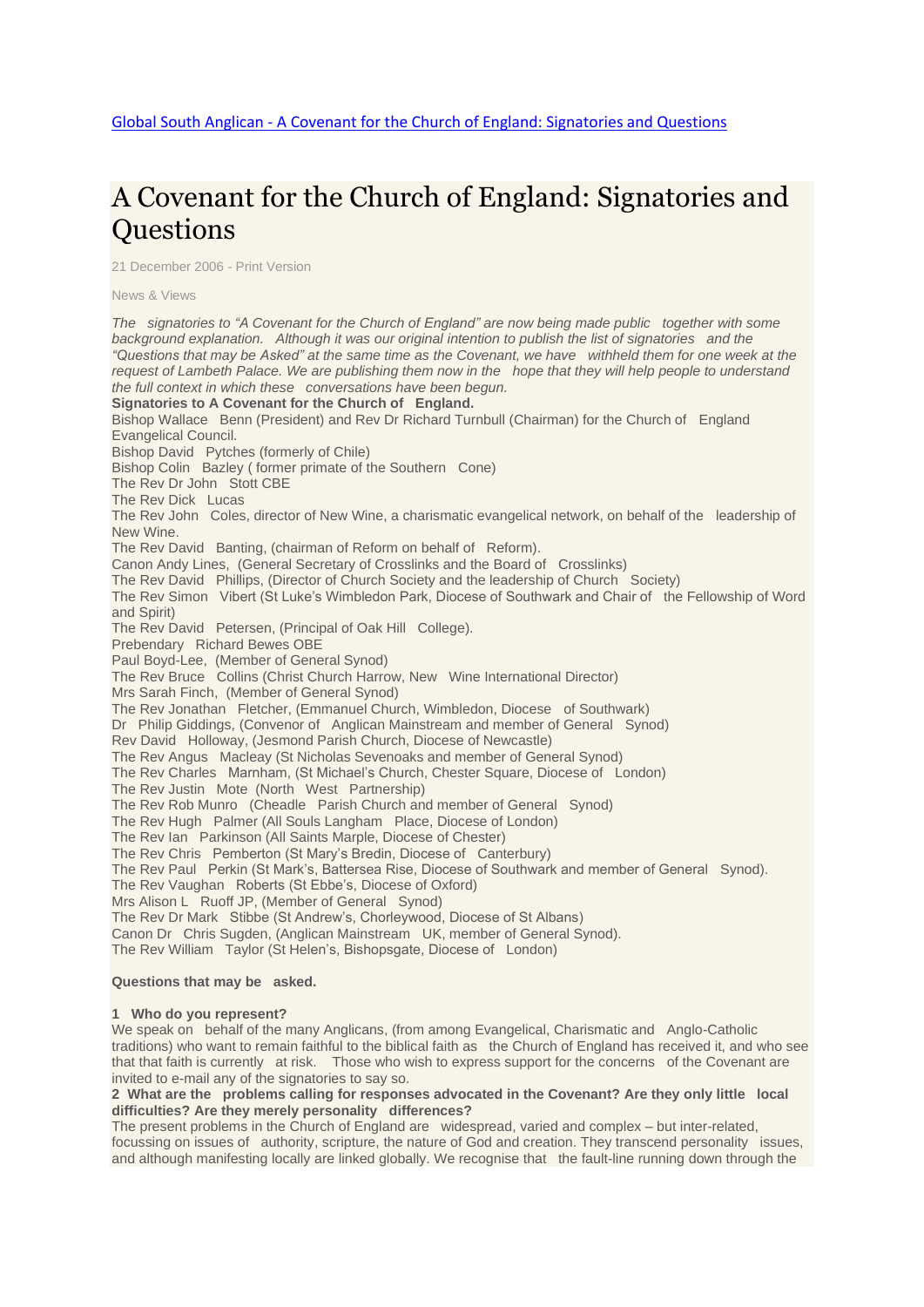Anglican Communion is also running through the Church of England. The issues this precipitates can no longer be ignored or marginalized.

#### **3. Why have you chosen to release A Covenant now? There is no current dispute.**

While there are many situations of tension around the country, we are not responding narrowly to any isolated incident. Precisely because no immediate crisis event is current, it is important to express the deep concern that does exist and initiate a process of dealing with potential problems. It is too late when things go seriously wrong to put in place a way of making provision for those who are then in a crisis of loyalty, conscience and obedience. It is important in a principled comprehensive church to make provision for those loyal to the agreed teaching of the church when the leadership they are answerable to are going beyond Christian teaching. Further, the Church of England will not escape any fracture in the Anglican Communion. It needs to be prepared to handle the different and potentially powerful reactions to the Primates Meeting in February. If Communion is finally broken by some with The Episcopal Church, there will be those in the Church of England who will continue publicly to express their strong support for TEC. This will put many parishes and clergy who are in their charge in impossible situations. The fracture in North America or between North America and others will not pass the Church of England by. The same issues have arisen elsewhere in New Zealand and South Africa. There is no process in the Communion for handling them. It might even be possible to provide in the Church of England the beginnings of ways of handling them that could be a model for elsewhere.

Finally, some believe that those who are faithful orthodox will live with the innovations and lack of discipline that have already been put in place. For example, Changing Attitude records 46 couples who have entered civil partnerships registered in 15 dioceses. They include 36 ordained gay men, 2 ordained lesbians, 31 lay gay men and 6 lay lesbians, ignoring the House of Bishops Guidelines. Legal advice is that it is not possible to discipline anyone blessing a same sex union since it is a liturgical matter subject to the Ecclesiastical Jurisdiction measure under which no case has been successfully brought. The idea that nothing is wrong at the moment and that Church of England teaching remains unbreached is part of the strategy of those bringing these innovations. Continued silence is taken as consent.

#### **4. How does A Covenant for the Church of England relate to the Windsor Covenant?**

The Covenant has no relation or implications for the Windsor Covenant. There are many covenants, the one with the Methodists for example. "A Covenant" is between the many disparate groups across the orthodox spectrum who have come together to express agreement on fundamental theological and moral commitments and loyally to support each other.

#### **5. Are you really Anglicans?**

Yes. Being Anglican means giving priority to the bible in matters of faith and doctrine; engaging positively with our culture and being faithful to the tradition of the early church. Our concern is that some of our bishops are not giving priority to the scripture nor being faithful to the tradition. We understand ourselves to be in fellowship with over 70% of Anglicans who are in Africa, Asia and Latin America - and the majority of Anglicans worldwide.

#### **6. Are you leaving the Church of England?**

No. To a growing series of problems we are seeking a way forward that keeps within the procedures of the Church of England. For instance, there are already many churches and clergy who cannot take oversight from their diocesan bishop because he ordains women – and a solution has been found to hold them within the Church of England. In a very similar way, over a wider range of issues, we are looking for a process by which the required bishop's ministry can be made available.

### **7. Even if not leaving, are you dividing the Church of England?**

No. We believe the very opposite – that this process may prove to be the best hope and maybe even the last hope for preserving unity in the Church of England. We are neither leaving the Church of England nor encouraging others to do so, but rather urging them to stay and to work for a better, more faithful and more confident Church of England

#### **8. Are you against the very idea of bishops? Are you essentially congregationalist?**

No. The very reason for this action is that we believe we need faithful oversight, desire it for the good of our parishes, and are asking for it. We are parish people, ministering to all in the community, not congregational people ministering just to those who come. And it is because we believe in the connectional ministry of parishes around the country under a regional oversight, rather than simply in congregations drawing an eclectic membership, that we are so concerned to be faithful ourselves to this vision.

# **9. Are you, then, wanting to pick your own bishops?**

No. The health of the church depends on a leadership recognised by the church as a whole, not merely by each individual congregation in a free-for-all. That is why we are seeking a way forward that represents a breadth of orthodox sympathies, for those who have deficient oversight that they justifiably cannot accept. The decision to receive oversight should not lie with an individual parish, but with an officially sanctioned solution.

#### **10. Are you advocating unlawful oversight?**

In the current position world-wide we are already in a situation of unregulated indiscipline. Our aim is to help prevent the situation getting worse. However, extraordinary times call for out-of-the-ordinary actions to deal with them.

#### **11. Are you urging widespread and uniform action throughout England?**

No. Situations vary very greatly around the country, and different conditions call for different responses. The Covenant expresses the teaching and principles which lie behind different local requests for oversight. It will enable individuals and groups to know the assurance of the support of the many in the wider church for the actions that may be appropriate and necessary in particular local situations. It provides a range of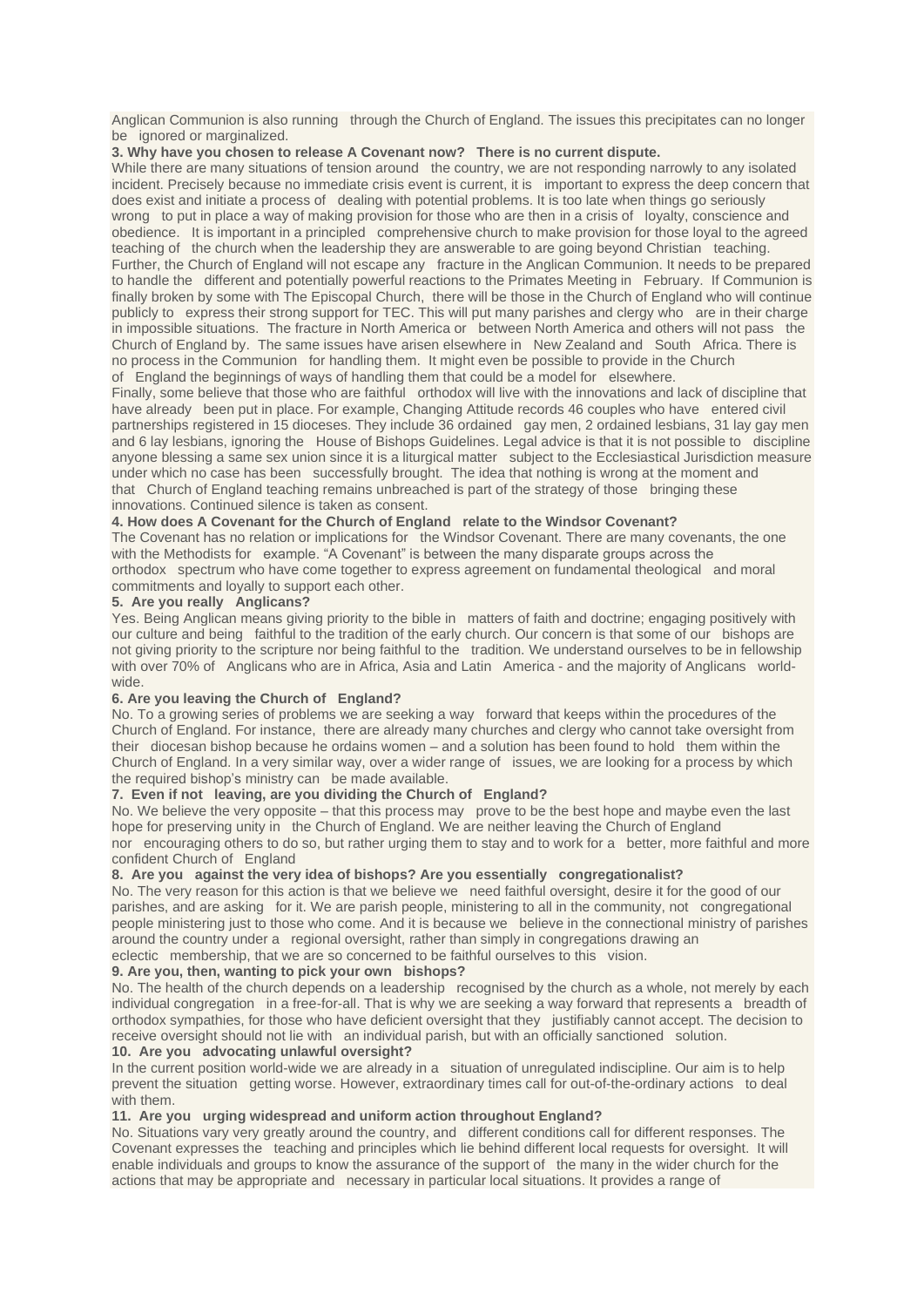possible actions according to need. It invites those in situations of relative comfort to stand alongside and support those in situations of discomfort.

#### **12. What do you really want?**

What is needed in the long term is a solution which recognises the central place of creedal and moral orthodoxy in the Church of England and the need for leaders for mission who affirm this. We want to ensure the continuing life, health and activity of those congregations who cannot recognise the authority of those who do not affirm orthodox Christian teaching.

#### **13. What is the big picture?**

The big picture is that there are those in the Church of England who wish to be Windsor Compliant, to recognise fellowship with the Global South and the orthodox in the United States, and to be a faithful part of the Global Anglican Communion. We want to stand alongside the churches of the global Communion with our fellowship, prayer and material support, as well as in partnership in mission.

#### **14. What is your long-term vision for the Church of England?**

We want to get on with the job of sharing the reality of the love and life of the risen Jesus with our communities and our nation. In the long term there need to be structural solutions, indeed Church of England solutions to Church of England problems. We do not have in mind all the answers. We are committed to working cooperatively with the regular, legal and synodical processes for ratifying those solutions. But actions now in the right directions to provide temporary emergency arrangements will help us to clarify the long-term requirements that need to be met.

#### **15. What do you see as the steps towards that vision?**

Likewise, we do not have a 'road-map' on the way to a reformed and renewed Church of England. In the short term we want temporary emergency arrangements to be able to have new believers baptised and confirmed; their ministers to be selected, trained, ordained and deployed; and to be given wise and biblically faithful guidance by bishops whom we can trust to be faithful to the Bible and the Christian tradition. We want this to be a prelude to an accepted structural solution.

#### **16. Are you trying to take over the Church of England to shape it into your views?**

No. The formularies and teaching of the Church of England are orthodox and biblical. We simply desire to be faithful to them and to have oversight from those who are also faithful. This will include a wide range of evangelical, charismatic and Anglo-Catholic churches, congregations and members. We are seeking to be truly evangelical (a church based on the authority of scripture), truly catholic (preserving the unity through word and sacraments of the Anglican Communion across the globe, and in fellowship with other creedally and morally orthodox churches and denominations), and truly liberal (releasing, rather than controlling and stifling mission)

#### **16. Is this at any rate a narrow evangelical take-over bid?**

No. On the contrary, as with any healthy democracy, the church also needs a resistance to a one-party leadership. The Church of England in its central decision-making structures is largely in the hands of a liberal leadership. This initiative aims to help the church more truly to reflect the values and variety of both leadership and membership in the parishes. In this we carry the wide support of a diverse spectrum of church leaders.

## **17 Are you inviting people/churches/organisations to sign up to the Covenant?**

No. The covenant is not an opinion poll or a voting petition form. It has been signed by a few in recognised leadership positions of parishes, networks of churches, and central positions of responsibility in this country. There are very many others who have voiced similar concerns to those expressed in the Covenant, both in this country and overseas, and who have indicated their desire to identify with the process, and to associate with us.

#### **19. Are you advocating illegal cross-boundary plants?**

No. Innovative, experimental, and even irregular, do not necessarily mean illegal. The Mission-Shaped Church report, wholeheartedly endorsed by General Synod, has already accepted in principle that: "Existing ecclesiastical legal boundaries should be seen as permeable". We believe that the issues concerning mission to the nation are more urgent and important than the issues of ecclesiastical order and structure. Therefore we want to support every congregational outreach, conventional church plant and fresh expression of church that proves effective in reaching sections of the nation at present unreached by traditional methods.

**20 Are you attempting to by-pass the normal selection, training and appointments procedures?** No, the present systems are necessary, but are not adequate or sufficient for the challenge of the new mission task. There are already some interesting initiatives being pursued to discern, train and deploy mission leaders in more innovative and experimental mission contexts. We want to nurture and support these alternative tracks towards ordination and appointment.

**21 Are you provoking parishes to withhold/set unilaterally/'cap' their parish contributions, or 'quota'?** We believe that parishes should not only take greater responsibility for the self-sustaining support of their own ministry, but should also be encouraged to a greater generosity towards churches, projects and mission initiatives at home and abroad with which they can be in full sympathy. This is already recognised and implemented in many dioceses in this country, and even more widely in the Anglican Communion. A less centralised tax system than that which perpetuates a dependency culture will multiply resources, strengthen partnership, liberate generosity and encourage mission.

#### **22. Are you suggesting an exclusive fellowship only of the like-minded in local areas?**

No. However, Christian fellowship must be based on both love and truth, or it is an illusory and unreal association. We rejoice in the fellowship of believers across the cultural, social, ethnic and age groups, and we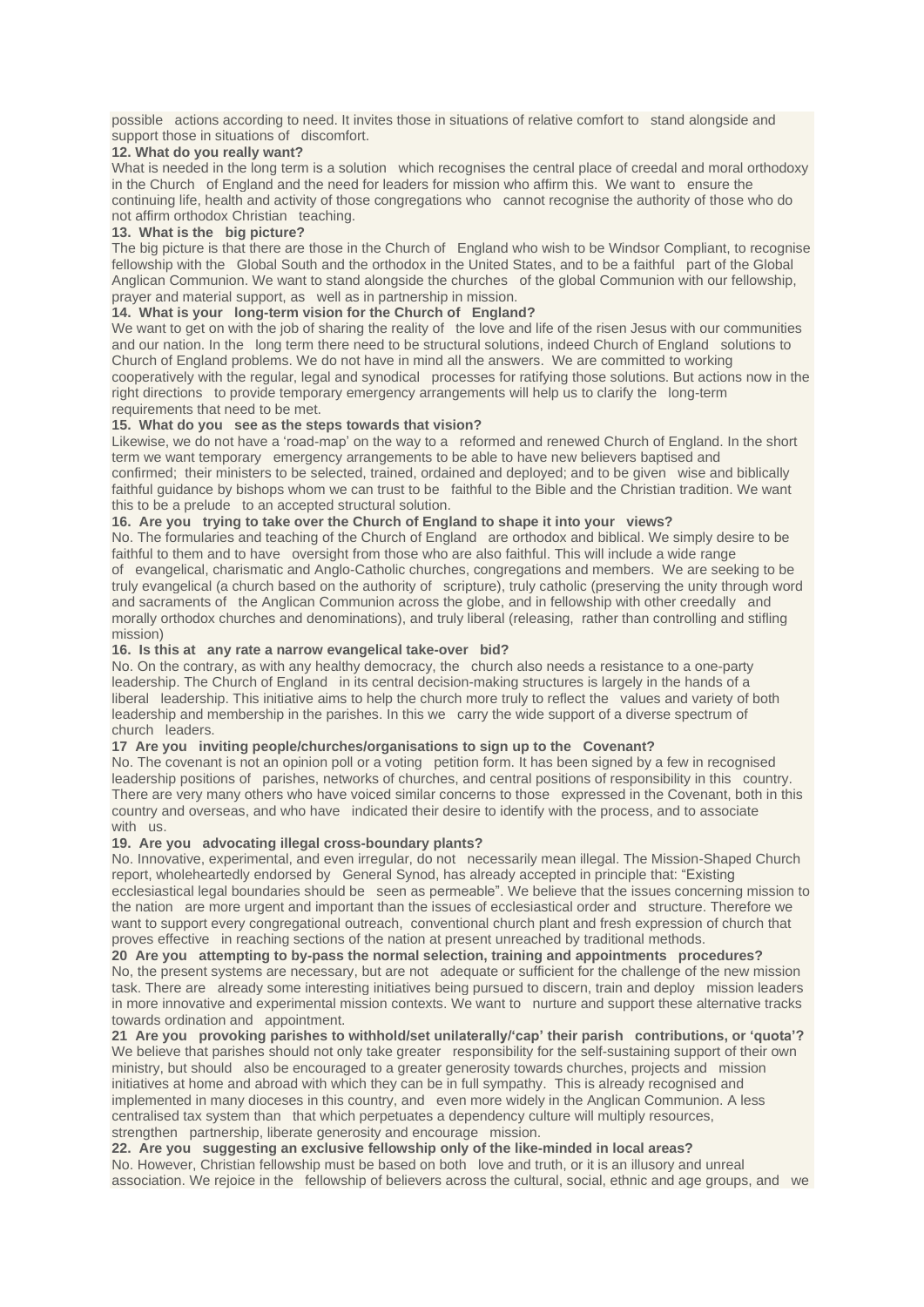are committed to the inclusive, multi-faceted diversity of Christ's body. However, we recognise that our fellowship with believers of other churches, networks and denominations may be more real than an artificial connection with those with whom we have profound differences within our own denomination. **23. Are you paving the way for trans-geographical episcopal jurisdiction in the Church of England, even across provinces?**

We are not seeking oversight in this country from overseas, on the model presently being explored in other parts of the world. We will understand those parishes which, in unusual times and circumstances, have no other option. However, we are looking for a Church of England solution to the problems of Church of England oversight. **24. Is women's ordination a central issue being addressed by the Covenant?** No. The signatories of the Covenant vary in their views about this. Of course, many people are concerned that proper provision is made for people of the traditional integrity.

#### **1 Responses. Comments closed for this entry.**

# 1.

**mccabe** Says: 21 [December](http://www.globalsouthanglican.org/blog/comments/a_covenant_for_the_church_of_england_signatories_and_questions#comment-1131) 2006 at 8:44 am

From the above article:

Item 22.

"Are you suggesting an exclusive fellowship only of the like-minded in local areas?

No. However, Christian fellowship must be based on both love and truth, or it is an illusory and unreal association. We rejoice in the fellowship of believers across the cultural, social, ethnic and age groups, and we are committed to the inclusive, multifaceted diversity of Christ's body. However, we recognise that our fellowship with believers of other churches, networks and denominations may be more real than an artificial connection with those with whom we have profound differences within our own denomination."

#### Matthew, Chapter 7: 11-23

"11: If you then, who are evil, know how to give good gifts to your children, how much more will your Father who is in heaven give good things to those who ask him!

12: So whatever you wish that men would do to you, do so to them; for this is the law and the prophets.

13: "Enter by the narrow gate; for the gate is wide and the way is easy, that leads to destruction, and those who enter by it are many.

14: For the gate is narrow and the way is hard, that leads to life, and those who find it are few.

15: "Beware of false prophets, who come to you in sheep's clothing but inwardly are ravenous wolves.

16: You will know them by their fruits. Are grapes gathered from thorns, or figs from thistles?